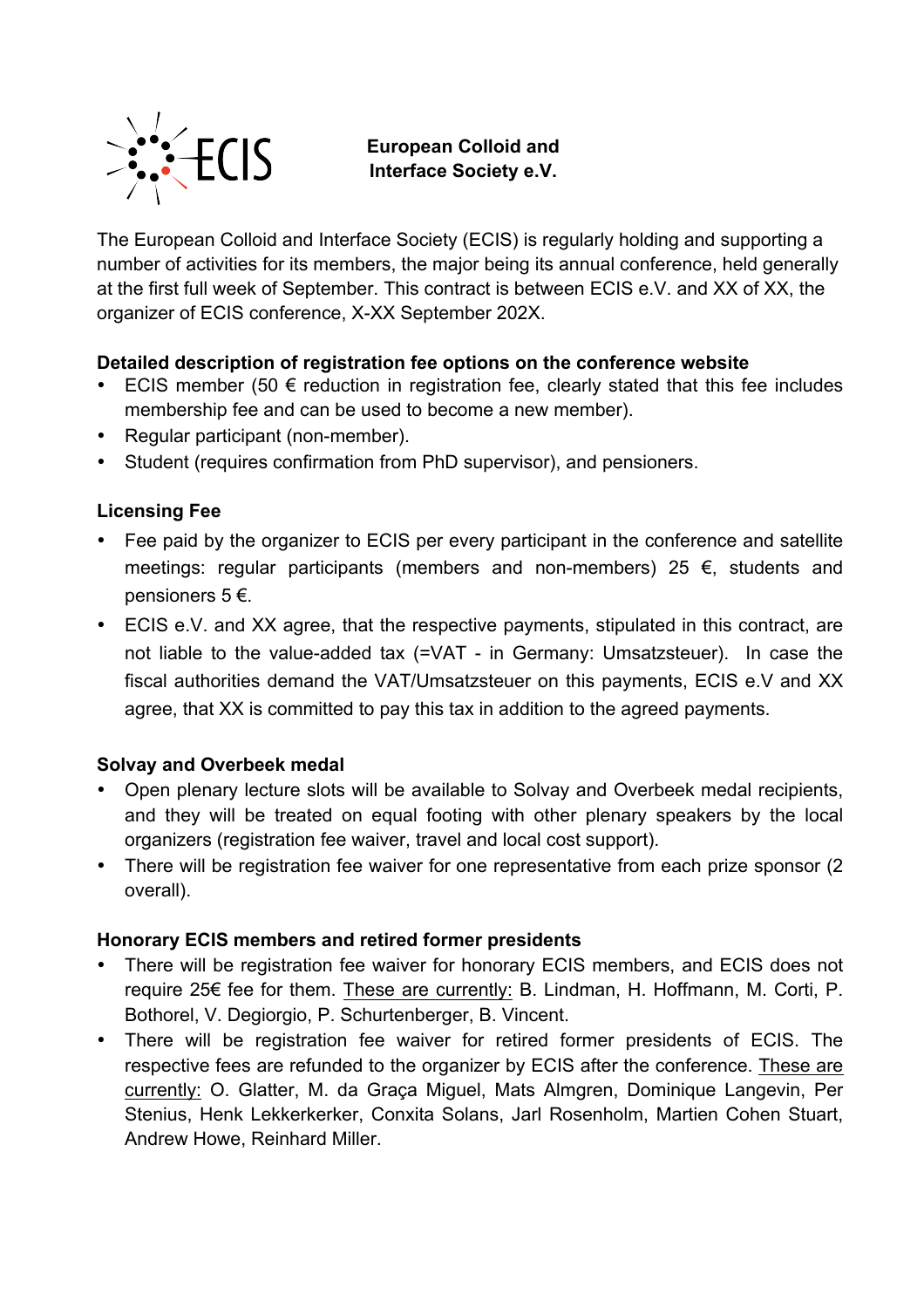# **Sessions**

- Sufficient capacity for plenary lectures.
- Maximum 4 parallel sessions, including any COST or satellite meeting(s) for the main ECIS conference.
- Enough poster sessions with sufficient space per poster.

# **International scientific committee (ISC) and program**

- Local organizers avoid repetitive appearance of members of international scientific committee (ISC).
- The program avoids repetitive speakers and ideally avoids plenary and keynote speakers in 2 successive years, and strives for regional and gender balance in selecting both ISC and speakers.
- ISC will include at least 25 members from different European countries, among them 2 members of the ECIS board (EB). ISC members must represent the different fields of interest of the ECIS community.
	- o Local organizers have to consult ECIS Board regarding the ISC prior to sending out invitations.
	- o The members of the ISC should be made aware that they are expected to participate at the ECIS conference, and help the organizers in peer reviewing of abstracts and selecting the oral presentations and posters.
	- o The local organizers and the members of the ISC will jointly structure the program, decide on the topics, peer review the abstracts, and select the oral presentations and poster presentations.
- Local organizers and ISC have to accept approval of the ECIS Board for plenary speakers, prior to sending out invitations.
	- o The list of plenary speakers should be put together by the local organizers and the ISC based on suggestions of both.
	- $\circ$  The number of plenary speakers is limited to 6 in total (including Solvay prize and Overbeek medal talks) with a minimum of 1 plenary per day, in order to allow for a sufficient number of contributed talks.
	- o The plenary talk on the last day of the conference is typically reserved for the Solvay prize winner. In addition, if there is an Overbeek medal winner, she/he should close the conference with another plenary talk.
- If there is an award winner from the Australian Colloid Society, he/she will give an oral presentation.

# **ECIS in return provides:**

- Cash advance of 6000  $\epsilon$  that has to be paid back after the conference. Will be provided within 2 months of signing the contract.
- Up to 3000  $\epsilon$  to support accommodation and reimbursement of travel costs for the Overbeek and Solvay Prize winners.
- 4000  $\epsilon$  to support a training course, if offered, where 1000  $\epsilon$  will be in advance, and the rest after the training course ends.
- Advertisement of the conference on ECIS webpage and through emails to ECIS members.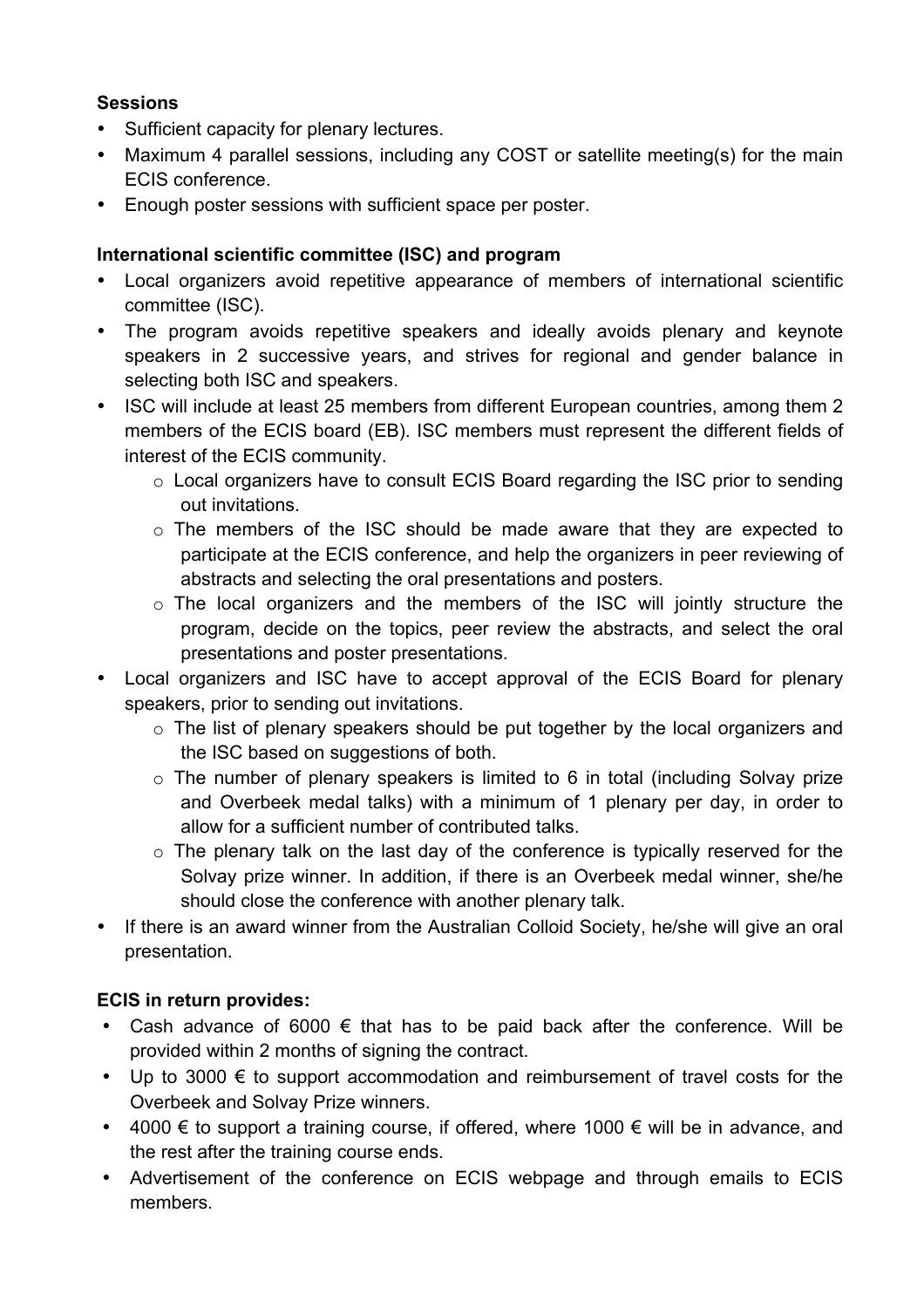# **Template for registration page on conference home page: (y includes the ECIS Licensing Fee)**

| <b>Price</b>              | <b>Early-bird registration</b><br>(June 10) | Late registration<br>(June 11 through July 15) | On site registration<br>(after July 15) |
|---------------------------|---------------------------------------------|------------------------------------------------|-----------------------------------------|
| <b>ECIS member</b>        | $x = y \in -10\%$                           | ν€                                             | $z = y \in +5\%$                        |
| Regular<br>participant    | $x + 50 \in$                                | $+50 \in$                                      | $z + 50 \in$                            |
| Accompanying<br>person    |                                             |                                                |                                         |
| PhD student,<br>pensioner | Up to 60% $x \in$                           | Up to 60% $y \in$                              | Up to 60% $z \in$                       |

 $\frac{1}{2}$  ,  $\frac{1}{2}$  ,  $\frac{1}{2}$  ,  $\frac{1}{2}$  ,  $\frac{1}{2}$  ,  $\frac{1}{2}$  ,  $\frac{1}{2}$  ,  $\frac{1}{2}$  ,  $\frac{1}{2}$  ,  $\frac{1}{2}$  ,  $\frac{1}{2}$  ,  $\frac{1}{2}$  ,  $\frac{1}{2}$  ,  $\frac{1}{2}$  ,  $\frac{1}{2}$  ,  $\frac{1}{2}$  ,  $\frac{1}{2}$  ,  $\frac{1}{2}$  ,  $\frac{1$ 

(Organizer) (President of ECIS) (Treasurer of ECIS)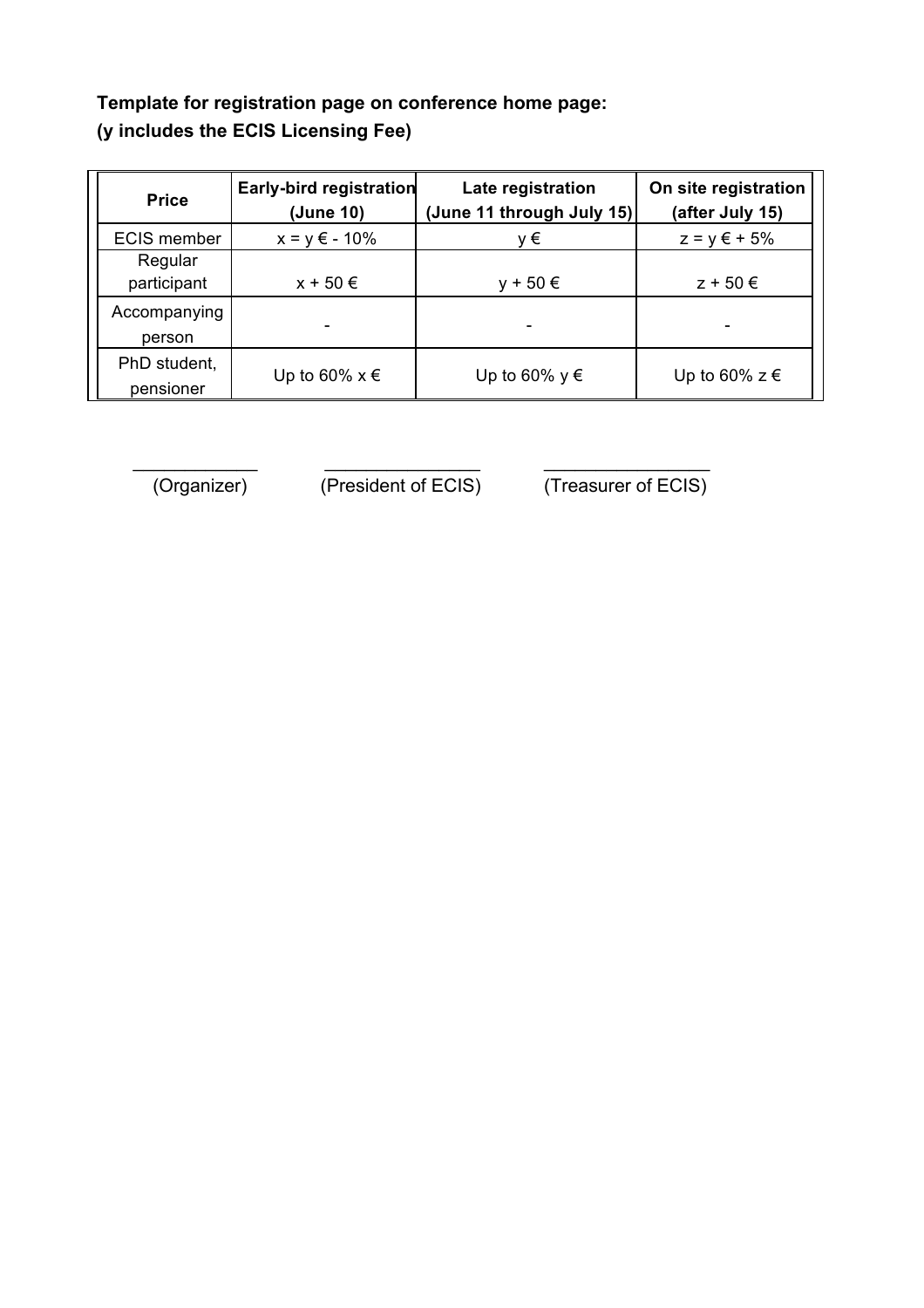# **Recommendations for organizing a ECIS conference**

# **Time schedule for organizing ECIS conferences**

| Pre-proposal to ECIS, > 26   | Potential organizers contact ECIS                                   |
|------------------------------|---------------------------------------------------------------------|
| months before the            |                                                                     |
| conference                   |                                                                     |
| ECIS conference,             | Confirmation by the ECIS General Assembly and the                   |
| 24 months before the         | ECIS Board (EB)                                                     |
| conference                   |                                                                     |
| Up to January, 21 months     | Sending contract to local organizers                                |
| before the conference        |                                                                     |
| Up to March, 18 months       | Signing the contract, followed by organizers proposal of            |
| before the conference        | the members of the International Scientific Committee               |
|                              | (ISC)                                                               |
| Up to May, 16 months before  | Setting up of the international scientific committee (ISC)          |
| the conference               |                                                                     |
| Up to 15 months before the   | Proposal for the list of topics, Proposal for Plenary               |
| conference                   | Lecturers (PL)                                                      |
| Up to July, 14 months before | Approval of list of topics, finalizing list of Plenary              |
| the conference               | Lecturers (PL)                                                      |
| September-                   | Presentation of the state of the art of the upcoming                |
| ECIS conference, general     | conference, including information on venue, ISC, list of            |
| assembly session, 1 year     | topics, registration fee, accommodation options                     |
| before the conference        |                                                                     |
| November                     | Mailing with the URL of the ECIS conference, of the 1 <sup>st</sup> |
|                              | Circular, on the location, on various organization details          |
| December                     | Mailing with the URL of the 2 <sup>nd</sup> Circular including      |
|                              | registration, conference fee, plenary speakers, and                 |
|                              | invitation for abstract submission                                  |
| February                     | Mailing with the reminder of abstract deadline                      |
| April                        | Deadline for abstract submission                                    |
| May                          | Mailing on selected oral and poster contributions,                  |
|                              | reminder of Early Bird payments                                     |
| June                         | Deadline of Early Bird registration fee                             |
| June                         | Mailing with the 3 <sup>rd</sup> Circular including accommodation,  |
|                              | payment deadline reminder                                           |
| July                         | Mailing with latest News                                            |
| August                       | Mailing with latest News and final information on arrival           |
|                              | registration etc.                                                   |
|                              | Deadline for transfer of registration fee (around August            |
|                              | 15)                                                                 |
|                              | Registration and Get-Together-Party on Sunday,                      |
| September,                   | sessions from Monday morning to Friday at noon, ECIS                |